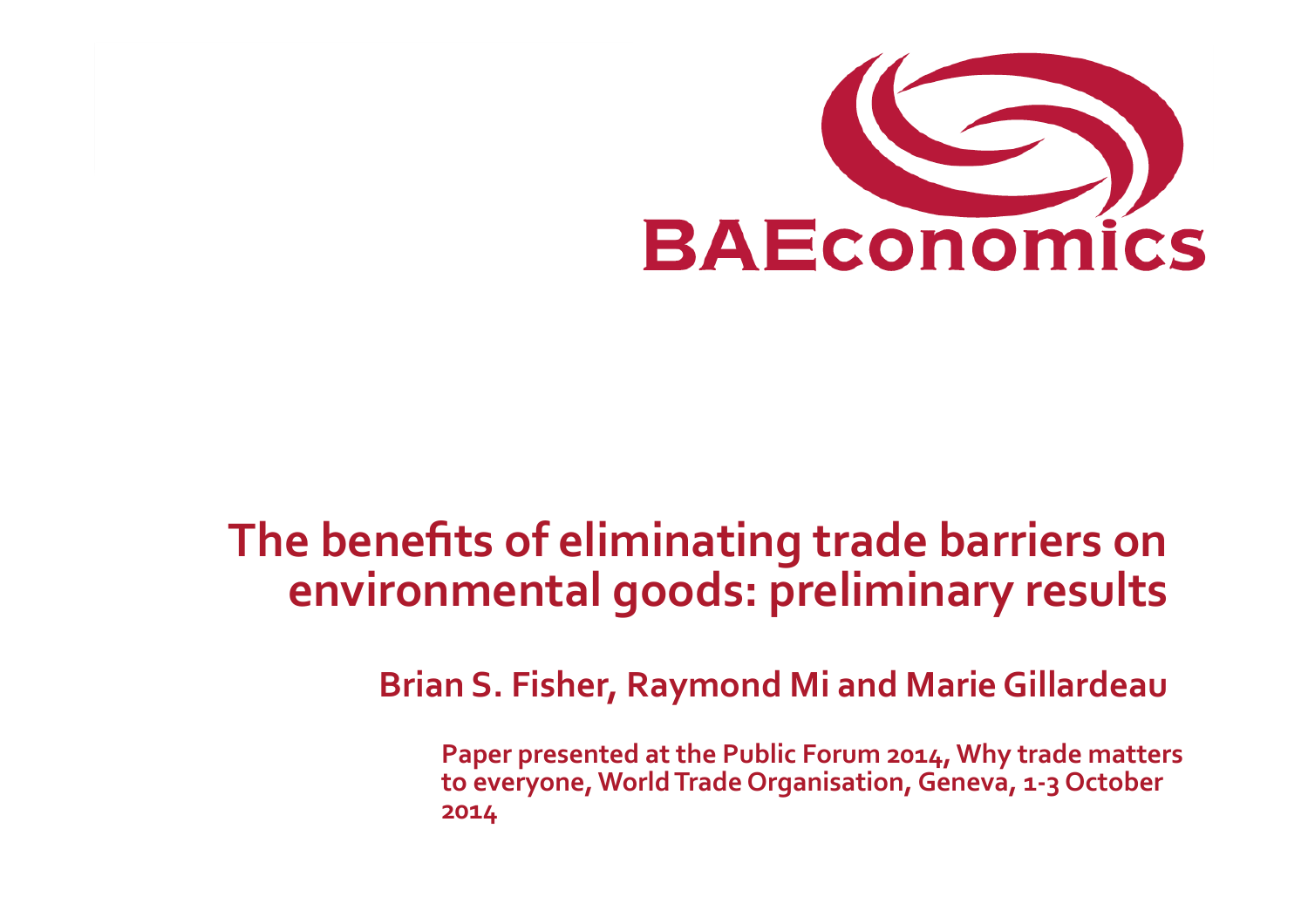#### Around 21% of environmental goods are subject to tariff rates above 5%



Environmental goods (EGs) can be divided into two categories, which are not mutually exclusive:

- Goods that are integral to the delivery of environmental services.
- Environmentally preferable products (EPPs): single-used products whose primary purpose is not environmental but environmental benefits arise at some point in their life cycle.

#### Limitations:

- How to define what is 'preferable'?
- How to classify goods with multiple end-uses, not limited to environmental purposes? (e.g. pipes for solar hot water systems vs. pipes also used for oil).
- Global trade in EGs was estimated at nearly \$500 billion in 2011 (ICTSD 2013). However, estimating such as figure is complex because there are no international harmonized product codes beyond the UN 6-digit harmonized system.
- Tariffs on EGs are usually low, although some WTO Members charge tariffs as high as 35% on some EGs. Tariff protection is typically higher in developing countries.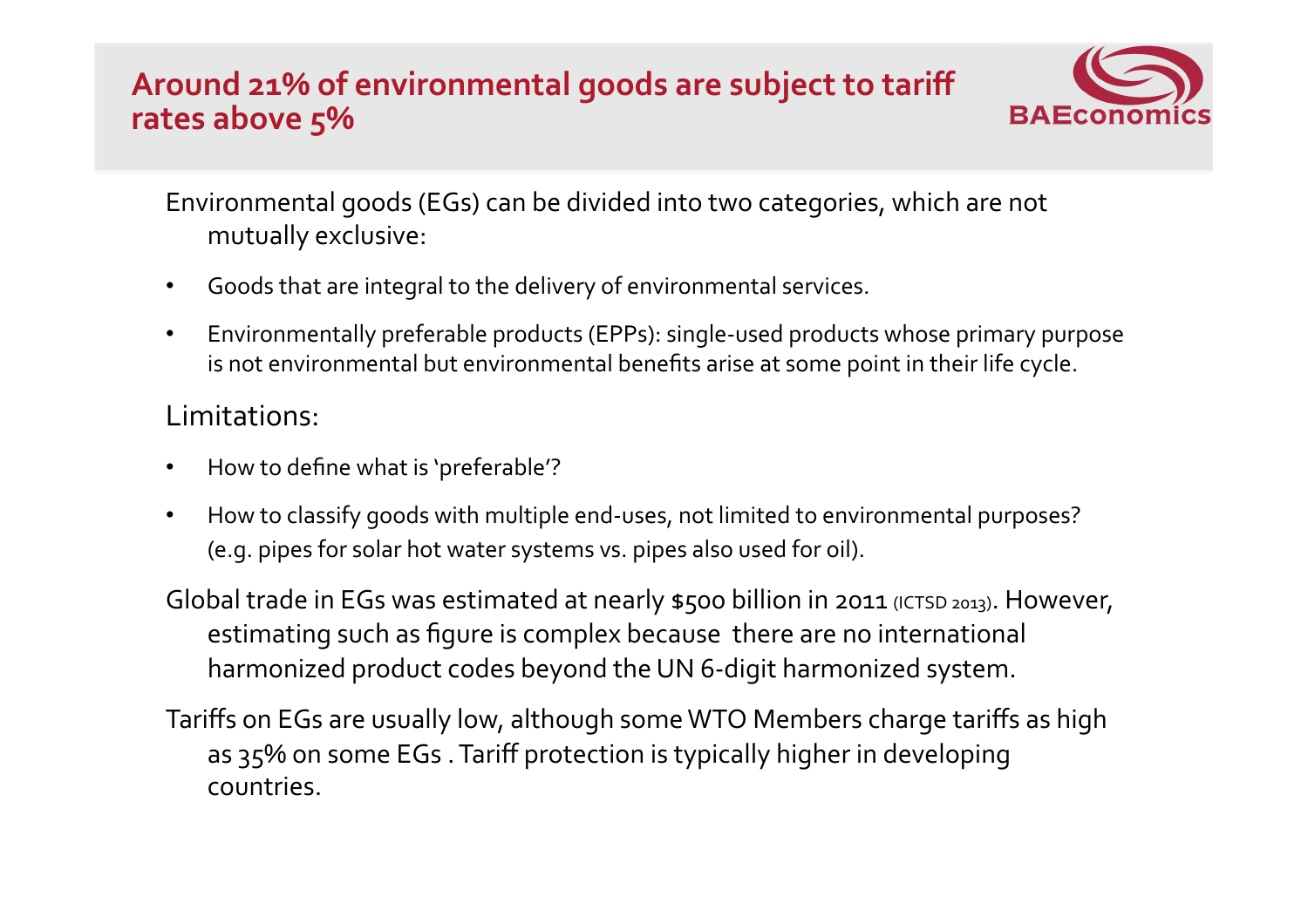## **Global trade in environmental goods: Photosensitive** semiconductor devices, PV cells and LEDs (HS 854140)



#### **LCOEs** (developed market); household electricity prices (selected countries)



The market for solar panels grew rapidly over the period 2005-2011, with global solar annual capacity increasing at more than 80% a year.

Numerous support measures ranging from FIT, capital cost subsidies, carbon taxes and renewable energy targets also drove the recent growth.

Module and component costs have been declining. This has pushed levelised cost of energy (LCOE) of solar PV down over the past two decades, in a global market dominated by China.

In Germany, Italy, parts of Australia and Canada, PV has reached grid parity : LCOEs of solar energy are now lower than retail electricity price. However, the competitiveness of PV installations is not entirely determined by LCOE, but the conditions for the sale of excess electricity back into the grid and other factors such as the structure of network charges.

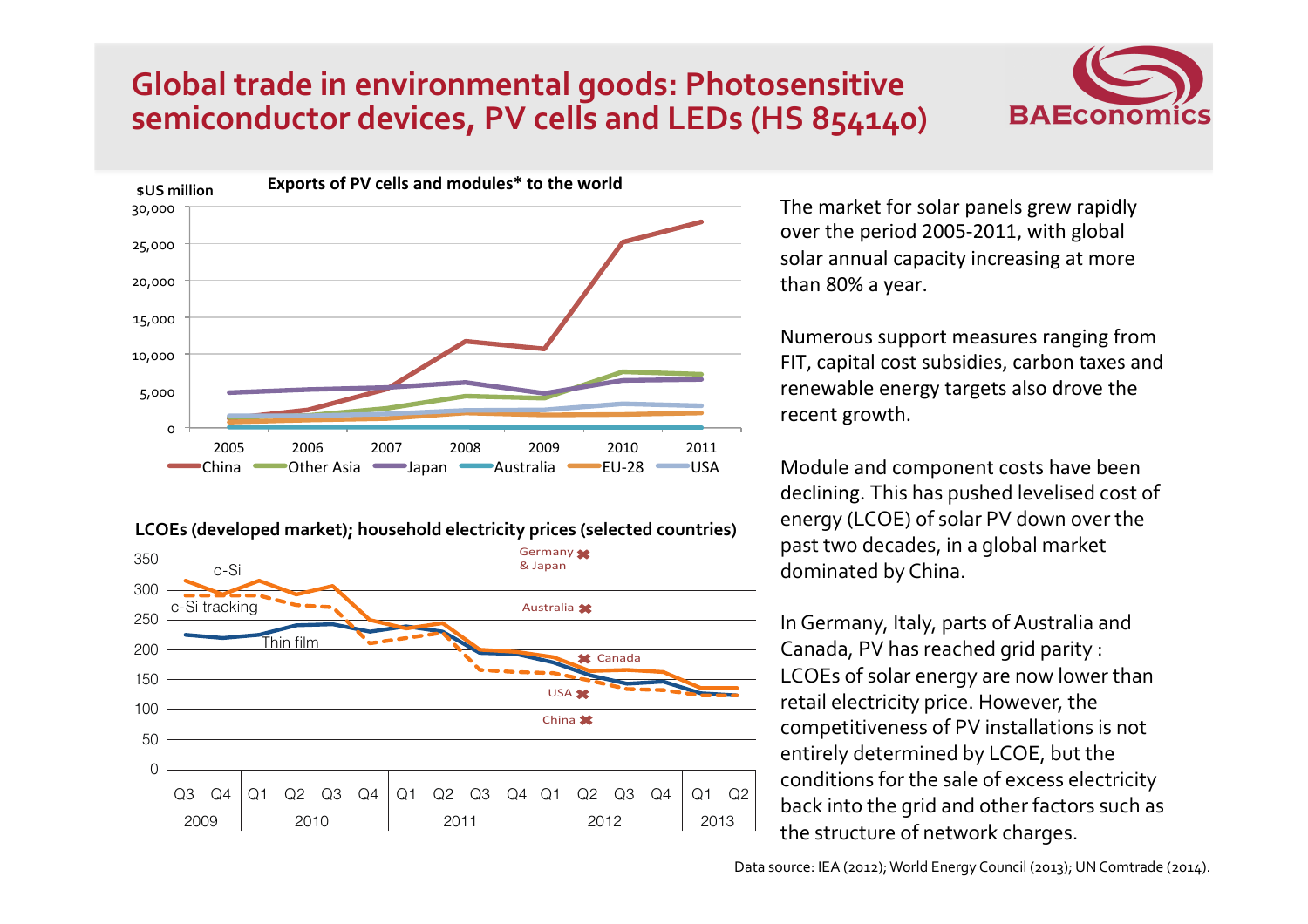## **Key questions to be examined**



- **Context**: Some silicon PV products from China were sold in the US at dumping margins (amount by which the export price is less than the normal value). In response, the EU and the US have applied anti-dumping and anti-subsidy tariffs. The WTO declared that this response violates the rules of international trade and could increase the costs of solar products in the US by  $14\%$ .
- **Question 1**: What are the implications on supply and demand if the current anti-dumping and anti-subsidy tariffs were removed?
- **Question 2**: How many tonnes of GHG emissions could be reduced if there are no antidumping and anti-subsidy tariffs? Is it significant?
- **Question 3**: Neoclassical trade theories suggest that trade liberalization brings benefits to consumers and contributes to growth. Are these theories applicable in this context?
- **Question 4**: Would the EU and the US be better- or worse-off if the current anti-dumping and anti-subsidy tariffs were removed?

We used a dynamic general equilibrium model with two scenarios (2014-2018):

- Reference case: trajectory of the world economy **WITH** anti-dumping and anti-subsidy measures:  $US$  (30% import duty on Chinese solar modules),  $EU$  (30% duty on Chinese solar modules if a 7GW quota is exceeded).
- Alternative scenario: trajectory of the world economy **WITHOUT** anti-dumping and antisubsidy measures by the US and the EU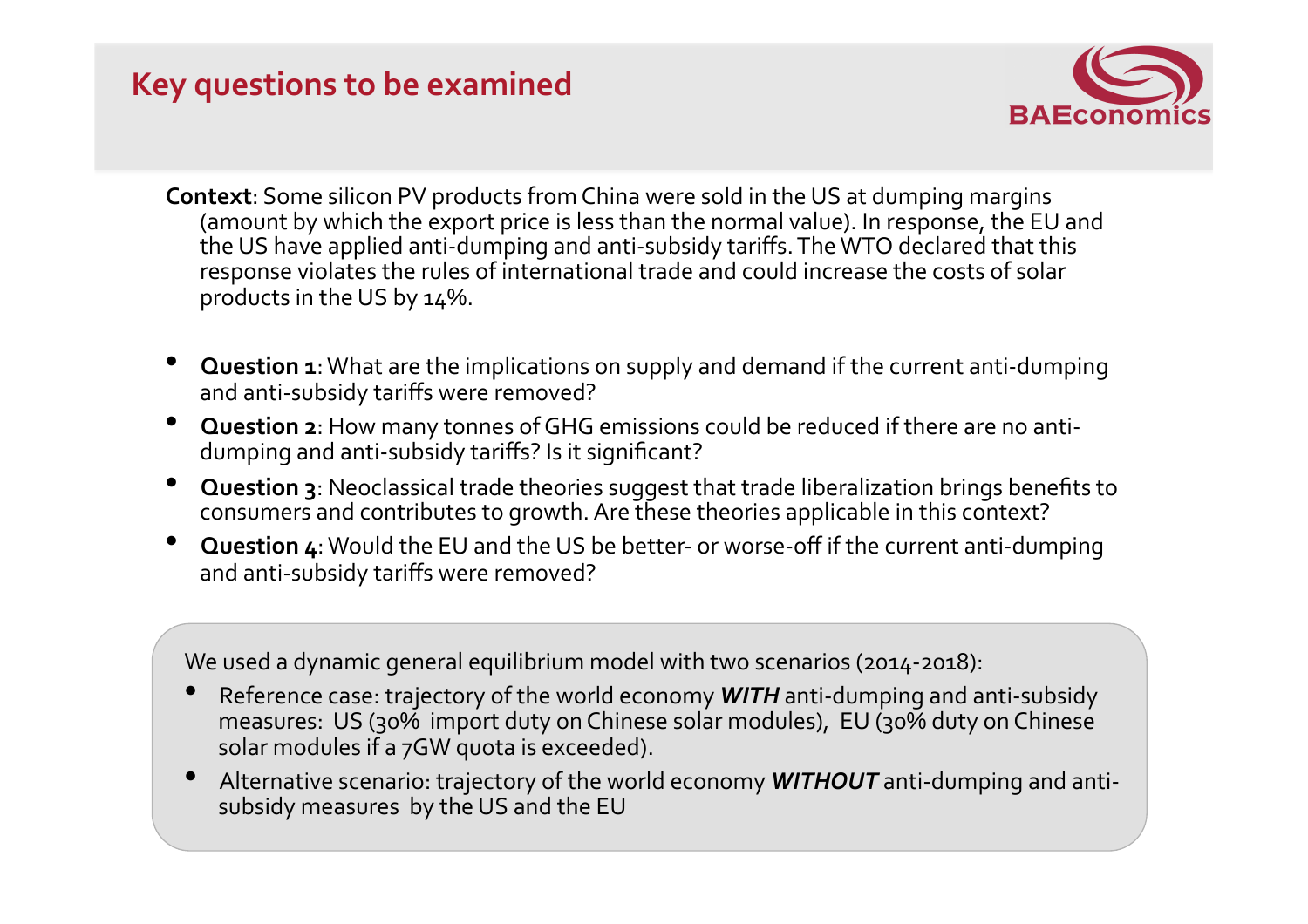### **Results**





projected to fall because more than 80% of solar modules are technologies would make the EU and the US so dependent on

Increase in demand under the alternative scenario is driven by lower prices, resulting from tariff removal and capacity expansion.





#### Demand for solar modules in major economies (MW)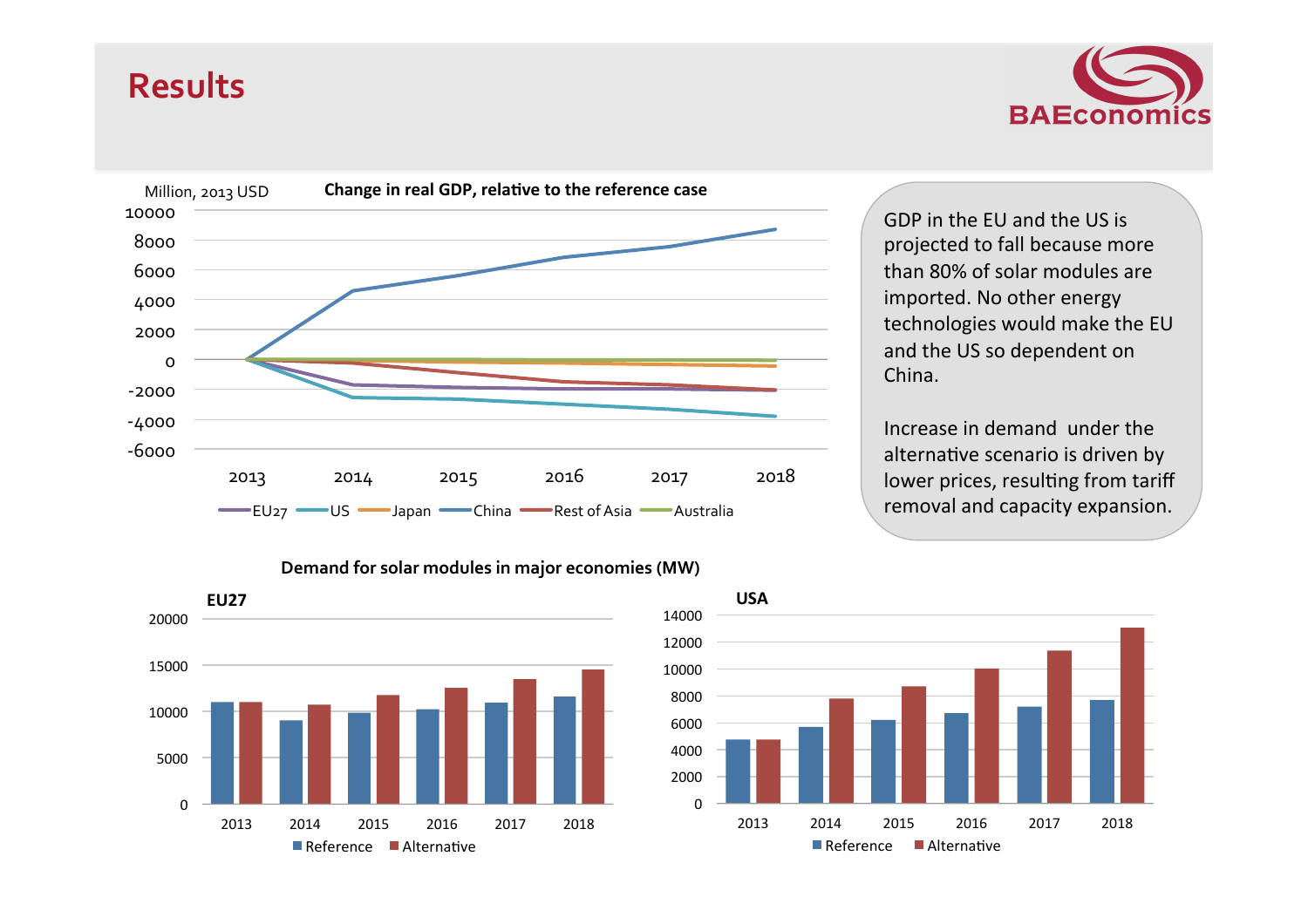### **Results**





Over the projection period (2014-2018), global emissions could be reduced by nearly 50 Mt of  $CO<sub>2</sub>$ in additional under the alternative scenario.

Under the alternative scenario, production in the US increases, despite losing market share to imported modules.

Taiwan, Malaysia, Korea and the Philippines are major competitors with China. Under the alternative scenario, exports from these countries will decrease while imports in India and rest of South East Asia will increase.

#### Net exports of solar modules in major economies (MW)